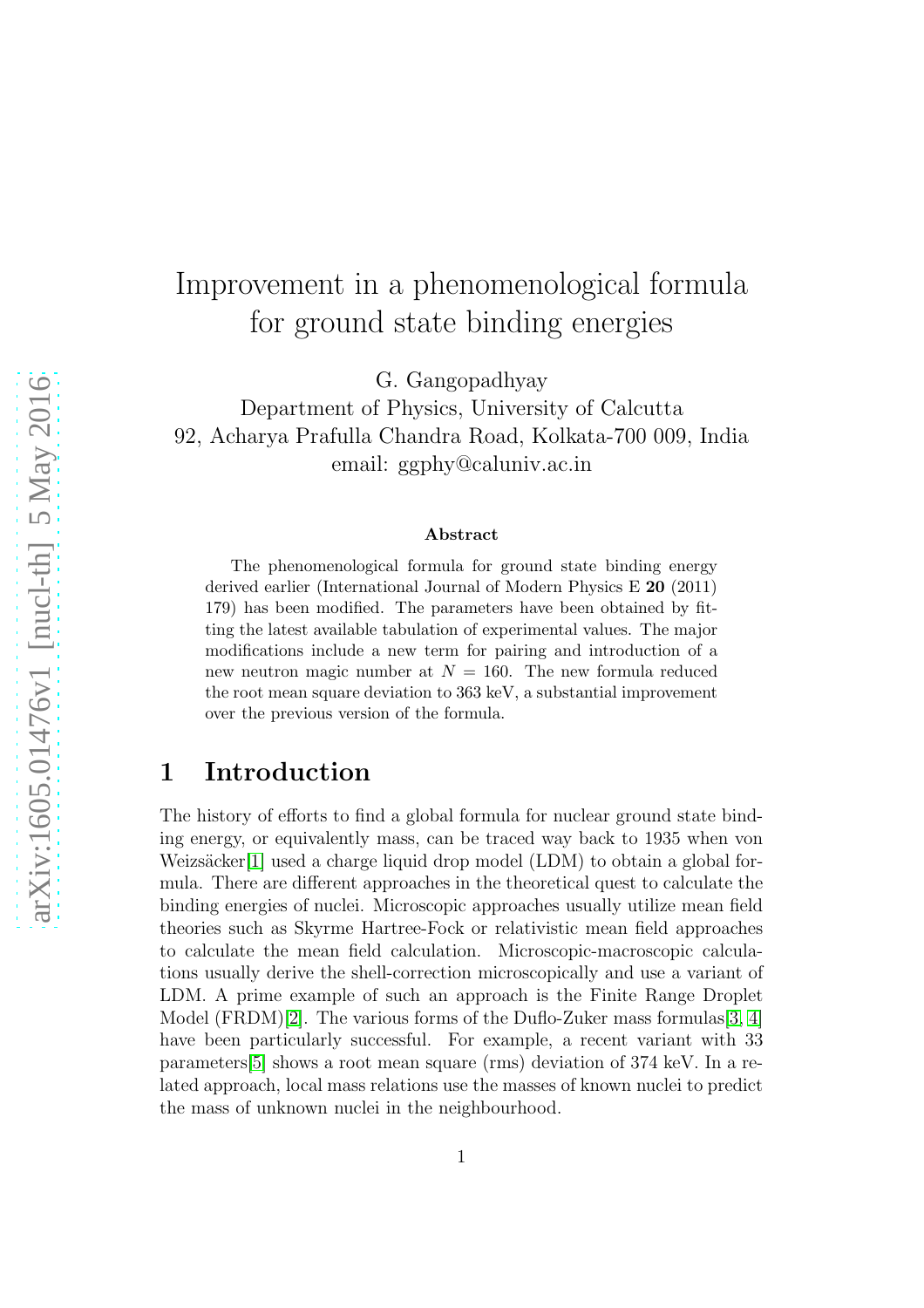Recent attempts to obtain an improved formula can be found in many works and only a few representative ones can be cited here. Goriely *et al.*[\[6\]](#page-10-1) used the Hartree-Fock-Bogoliubov(HFB) method to obtain an rms error of 580 keV for 2149 nuclei. Isospin effect was considered by Wang *et al.*[\[7\]](#page-10-2) who took the microscopic-macroscopic approach and utilized the Skyrme density functional. The rms deviation in their work, for 2149 nuclei, was 516 keV. Using the constraints of mirror nuclei, the rms deviation was further reduced to 441 keV [\[8\]](#page-10-3). Wang and Liu[\[9\]](#page-10-4) also introduced the radial basis function approach to obtain a mass formula which showed an rms deviation of 336 keV for 2149 nuclei. In a related approach, Bao *et al.*[\[14\]](#page-10-5) proposed an empirical formula for nucleon separation energies which produced an rms deviation of 325 keV and 342 keV for neutron and proton separation energies, respectively. All these three works took advantage of a new pairing term proposed by Mendoza-Temis *et al.*[\[10\]](#page-10-6). Zhang *et al.*[\[11\]](#page-10-7) used a Strutinsky-like procedure to estimate the shell and pairing effects and fixed the coefficients of their macroscopic-microscopic formula by fitting the known masses. In a very recent work, Bhagawat[\[12\]](#page-10-8) proposed a mass formula based on trace formulas. This formula yielded an rms deviation of 266 keV. However, the number of parameters was very large. A total of 142 free parameters was used in the formula. The Garvey-Kelson local mass relations[\[13\]](#page-10-9) were recently revisited by Bao *et al.*[\[14\]](#page-10-5) and Cheng *et al.*[\[15\]](#page-10-10). Readers are also referred to reviews such as Lunney *et al.*[\[16\]](#page-10-11) for more details.

In an earlier work[\[17\]](#page-10-12), hereafter referred to as Ref I, a phenomenological formula was developed for the ground state binding energy of nuclei. The formula, based on the charged liquid drop model, uses a number of parameters to describe the shell correction and also utilizes the number of valence protons  $(N_p)$  and neutrons  $(N_n)$  to predict the binding energy of the ground state of a large number of nuclei. The error in the binding energy of 2140 nuclei from the mass Table of 2003 (AME2003)[\[22\]](#page-10-13) was found to be 376 keV. This formula has been used to study proton rich nuclei[\[18\]](#page-10-14), neutron rich nuclei and r-process nucleosynthesis[\[19\]](#page-10-15) and rapid proton capture process[\[20,](#page-10-16) [21\]](#page-10-17).

Recent attempts at a global binding energy formula have been looking for alternative formulation of various terms. A significantly enlarged compilation[\[23,](#page-10-18) [24\]](#page-11-0) has been made available after Ref I was published. The new compilation lists the experimental binding energy of 2353 nuclei with  $Z \geq 8$  and  $N \geq 8$ . In the present work, we modify the phenomenological mass formula in the light of the new form of the pairing term[\[10\]](#page-10-6) and extend our calculation to the new compilation[\[23,](#page-10-18) [24\]](#page-11-0).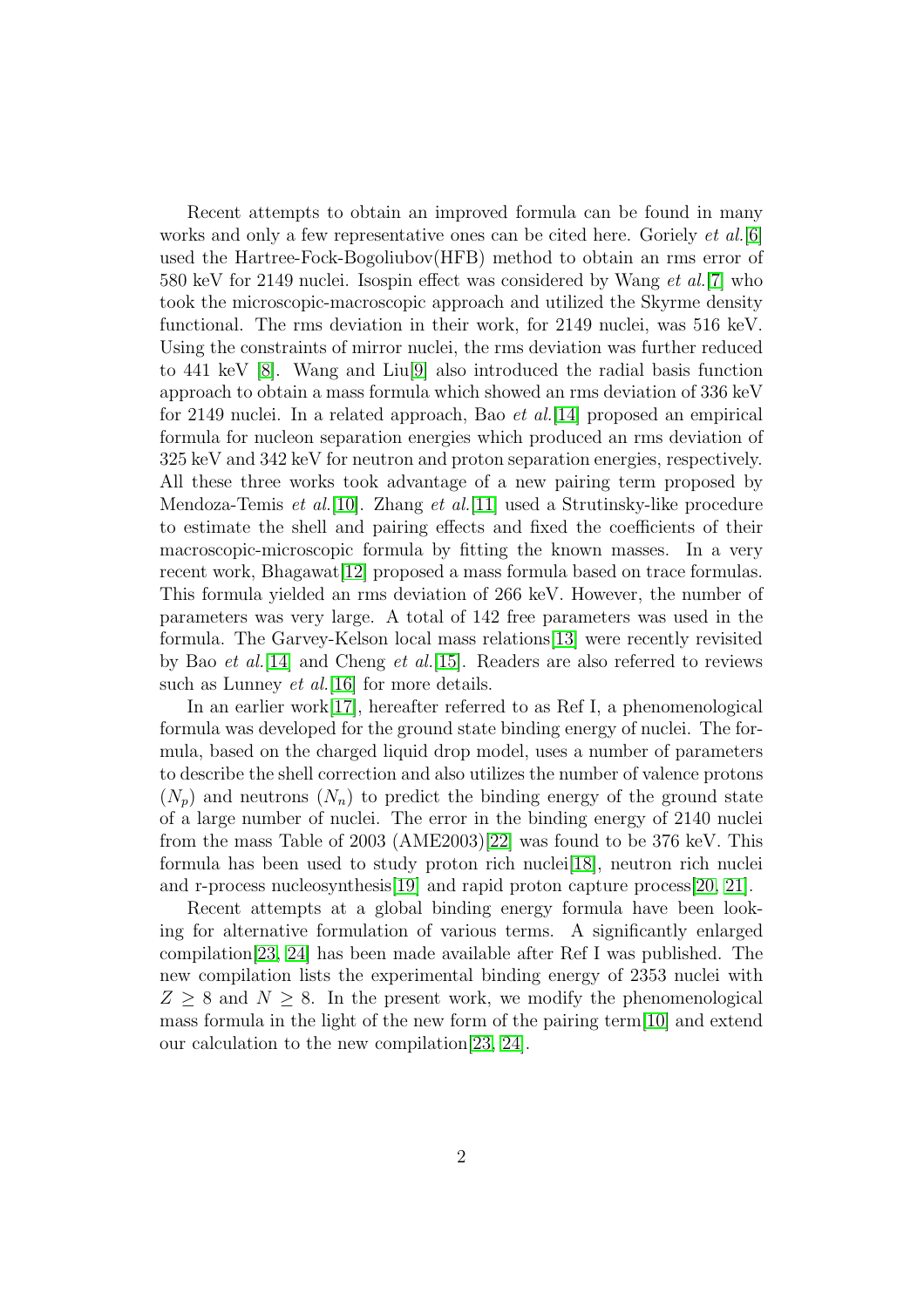# 2 Formalism

In the new version of the formula, the most significant change has been in the form of the pairing term. It is well known that the parameters of the mass formula are very much correlated [See *e.g.* Kirson[\[25\]](#page-11-1)]. Hence the parameters have substantially been modified on changing the form of the pairing term. We also have included certain corrections in the forms of the other terms and dropped a few terms. The new version of the formula keeps the form invariant in the sense that the it consists of a LDM component  $(B_{LDM})$ , a one body term which simulates the shell correction effects  $(B_{bunch})$ , a term corresponding to the effect of the valence protons and neutrons  $(B_{nn})$ , a Wigner term  $(B_W)$  and an empirical term for the electronic binding energy  $(B_{el}).$ 

$$
B.E.(N, Z) = B_{LDM} + B_{bunc} + B_{np} + B_W + B_{el}
$$
 (1)

The form of the one body term, which describes the shell correction effect, remains unchanged. However, as will discuss later, an additional parameter has been included to describe the more recent measurements in superheavy region.

$$
B_{bunc} = \sum_{i}^{1,2} \sum_{\alpha} \epsilon_{\alpha}^{i} \mathcal{N}^{i} n_{\alpha}^{i}
$$
 (2)

where  $i = 1, 2$  refer to the neutron or proton, respectively. Briefly, the number of neutrons and protons in the nucleus are given by  $\mathcal{N}^1(=N)$  and  $\mathcal{N}^2(= Z)$ , respectively. A shell model like filling of the energy levels have been assumed so that we have

$$
n_{\alpha}^{i} = \begin{cases} \n\mathcal{N}_{\alpha+1}^{i} - \mathcal{N}_{\alpha}^{i} & \text{for} \quad \mathcal{N}^{i} > \mathcal{N}_{\alpha+1}^{i} \\
\mathcal{N}^{i} - \mathcal{N}_{\alpha}^{i} & \text{for} \quad \mathcal{N}_{\alpha}^{i} \leq \mathcal{N}^{i} \leq \mathcal{N}_{\alpha+1}^{i} \\
0 & \text{for} \quad \mathcal{N}^{i} < \mathcal{N}_{\alpha}^{i}\n\end{cases}
$$

More details about this one body term may be obtained form Ref I.

The LDM component is given by

$$
B_{LDM} = a_v (1 - 4k_v \frac{T(T+1)}{A^2})A - a_{surf} A^{2/3} - B_{sym} - B_{Coul} + B_{pair} (3)
$$

where  $A = N + Z$  is the mass number and the isospin asymmetry parameter is  $I = |N - Z|/A = 2T/A$ .

The volume and the surface terms are the usual ones used in the LDM. One part of the symmetry energy is included in the volume term. We find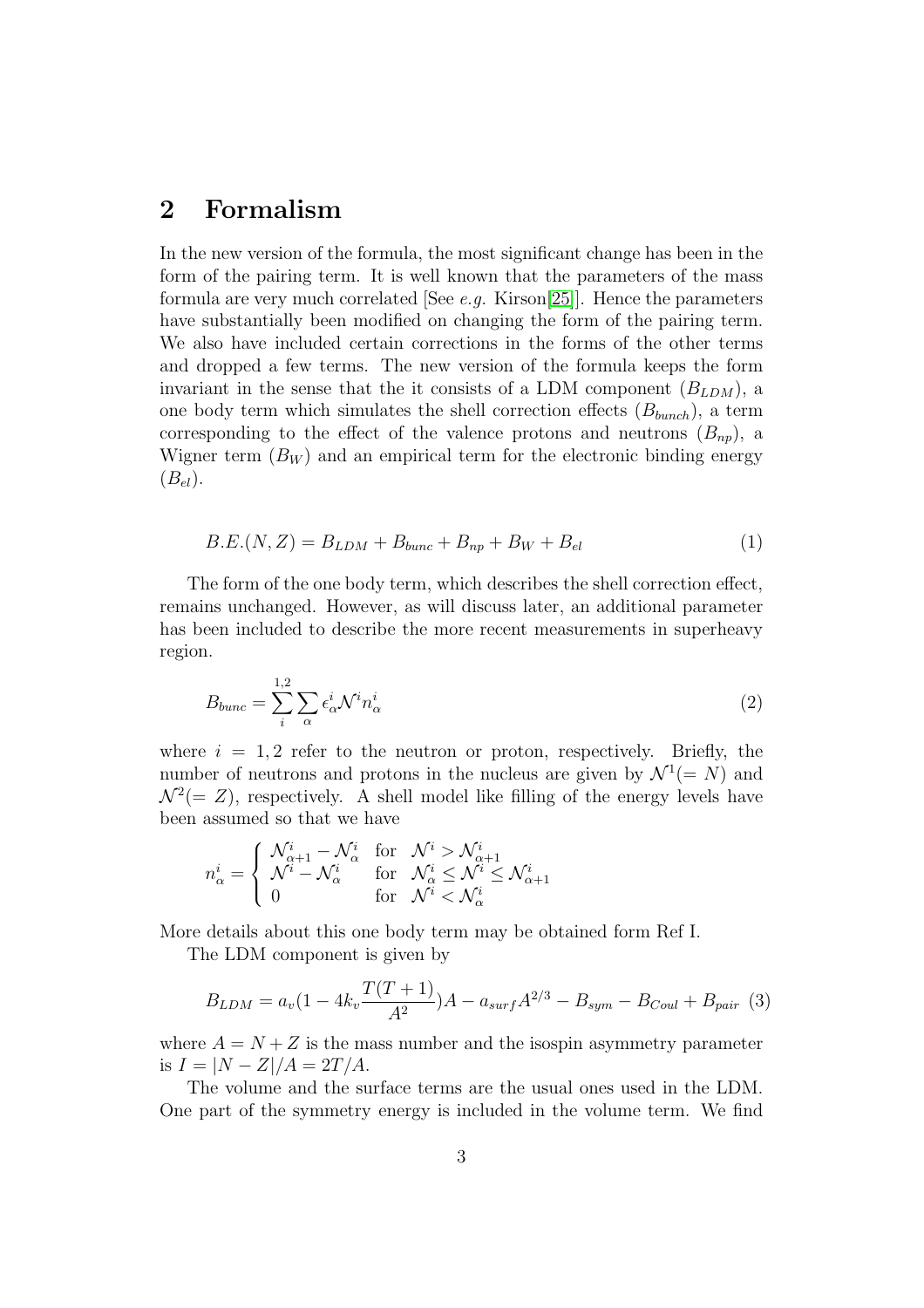that the surface symmetry energy term  $I^2A^{2/3}$ , used in many works, does not have any appreciable effect in our approach. We also find that the term proportional to I used in Ref I, which may also be considered as another Wigner term, has very little effect. Hence, we have dropped it from the expression to get a modified expression for the symmetry term,

$$
B_{sym} = WI^2 + a_s A^5 I^5 \tag{4}
$$

The Coulomb term has been rewritten as

$$
B_{Coul} = \frac{3}{5} \frac{(Z(Z-1) - 0.76Z(Z-1)^{2/3})e^2}{r_0 A^{1/3} (1 - \frac{I^2}{4})} + a'_c (\frac{Z^2}{A})^{5/2}
$$
(5)

The first term in the Coulomb interaction uses the charge radius

$$
r_c = r_0 A^{1/3} (1 - \frac{I^2}{4})
$$
\n<sup>(6)</sup>

and a surface correction term. In the numerator the first and the second terms indicate the direct and the exchange contribution, respectively. Hence they are of opposite signs. This form has already been used elsewhere[\[10,](#page-10-6) [26\]](#page-11-2). The second term, used in Ref I to represent the Coulomb corrections such as volume rearrangement, exchange contributions, etc, has been retained.

We should note that there is an alternative way of representing the direct and the exchange terms for Coulomb interaction based on the FRDM[\[2\]](#page-9-1) used in various works[\[7,](#page-10-2) [8\]](#page-10-3). This prescription, used in the present method, produces an rms deviation almost identical with the form in eqn. (5) that has been used in the present work.

As already mentioned, the most important change from the formula of Ref I is in the pairing term. In the present version, the pairing term consists of two parts.

$$
B_{pair} = \frac{a_{pair}\delta_{np}}{A^{1/3}} + \frac{a_{ph}\delta_{ph}}{A^{1/3}}
$$
\n
$$
\tag{7}
$$

The first one was introduced by Mendoza-Temis *et al.*[\[10\]](#page-10-6) and has been used in a number of works. Here  $\delta_{np}$  is given by

$$
\delta_{np} = \begin{cases}\n2 - |I| & : N \text{ and } Z \text{ even} \\
|I| & : N \text{ and } Z \text{ odd} \\
1 - |I| & : N \text{ even } Z \text{ odd, and } N > Z \\
1 - |I| & : N \text{ odd } Z \text{ even, and } N < Z \\
1 & : N \text{ even } Z \text{ odd, and } N < Z \\
1 & : N \text{ odd } Z \text{ even, and } N > Z\n\end{cases}
$$
\n(8)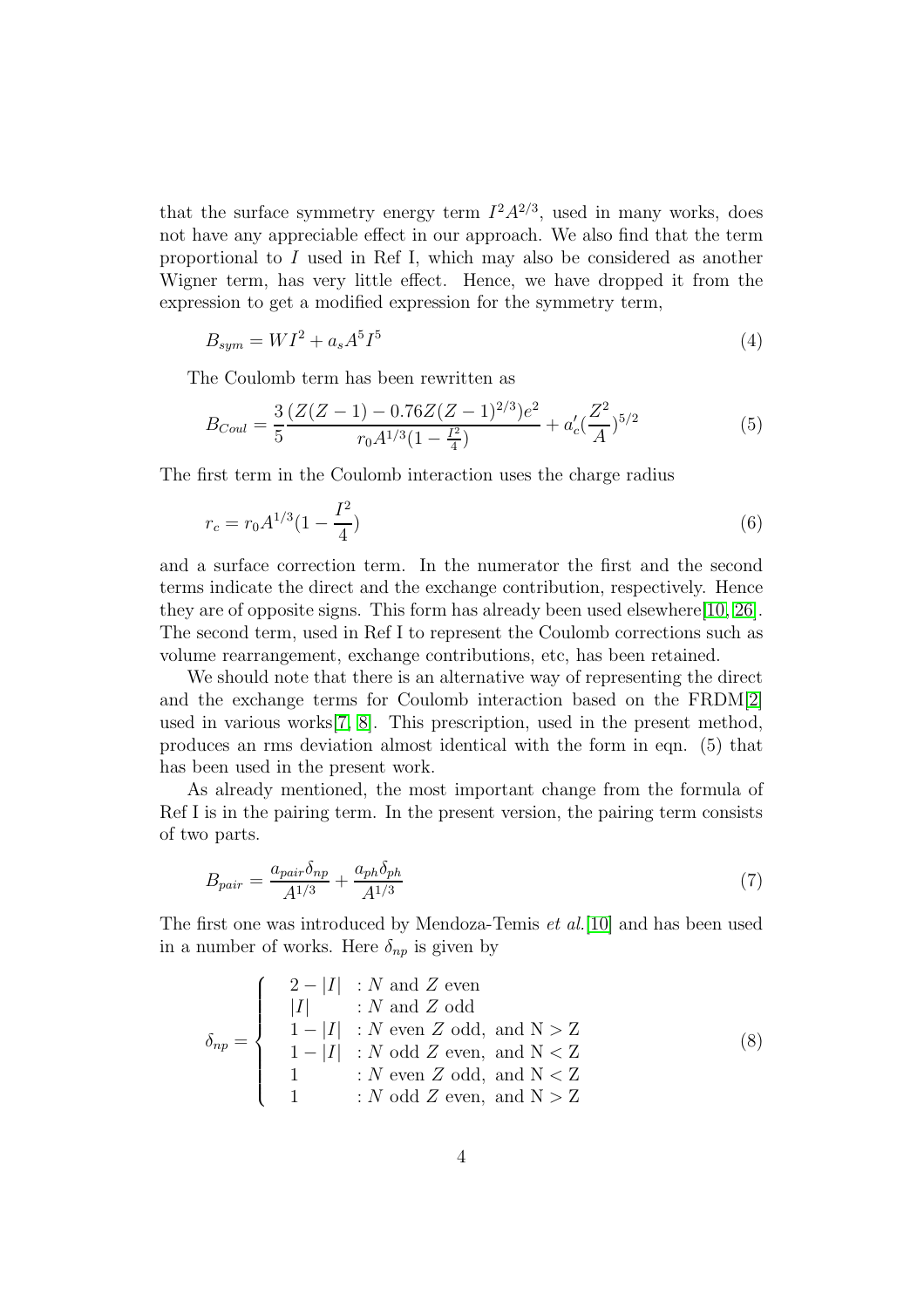It has been observed that in odd-odd nuclei, there is a difference between the proton-neutron interaction when the particles are particle or hole types. interaction between last odd proton and neutron has a attractive component when they are of similar type *i.e* when they are both particles or both hole). On the other hand this component is repulsive if the last odd particles are of different nature. Keeping this in mind, we have included the second term in the pairing interaction, called particle-hole pairing term for convenience. We define

$$
\delta_{ph} = \begin{cases}\n1 & \text{: } N \text{ and } Z \text{ both odd, both are particles or holes} \\
-1 & \text{: } N \text{ and } Z \text{ both odd, one particle and the other hole} \\
0 & \text{: otherwise}\n\end{cases}
$$

The Wigner term  $B_W$ , which we find to be very important, depends on I and appears in the counting of identical pairs in a nucleus. There are various forms for the Wigner term. Goriely *et al.*[\[27\]](#page-11-3) assumed an Gaussian dependence on  $I^2$ . Royer *et al.*[\[28,](#page-11-4) [29\]](#page-11-5) suggested two terms, one in of the Gaussian form,  $\exp(-\lambda I^2)$ , and the other,  $IA \exp(-A/A_0)^2$ . In the first case, they assumed  $\lambda = 80$ . We have assumed this expression in this work, although other forms produce nearly identical results.

$$
B_W = a_w \exp(-80I^2) \tag{10}
$$

The valence neutron-proton terms, which are microscopic in nature, have been used in various works[\[25,](#page-11-1) [30\]](#page-11-6) as well as in Ref I.

$$
B_{np} = a_n N_n + a_p N_p + a_{np}^{(2)} (N_p + N_n)^2 + a_{np}^{(3)} (N_p + N_n)^3
$$
  

$$
a_{np}^{(4)} (N_p + N_n)^4 + a_{np}^{(5)} (N_p + N_n)^5
$$
 (11)

In  $B_{np}$ ,  $N_p$  and  $N_n$  refers to the number of valence protons and neutrons. In the present work, the last two terms have been added. While evaluating the number of valence protons and neutrons, the magic numbers have been taken as 8, 20, 28, 50, 82, 126, 160 and 184. The only point worth noting here is the proposed neutron shell closure at  $N = 160$  and will be discussed later.

The electronic binding energy is estimated by the empirical relation

$$
B_{el}(\text{MeV}) = 1.44381 \times 10^{-5} Z^{2.39} + 1.55468 \times 10^{-12} Z^{5.35} \tag{12}
$$

### 3 Results

The parameters of the formula in the previous section have been obtained in the procedure outlined in Ref I through fitting the experimental binding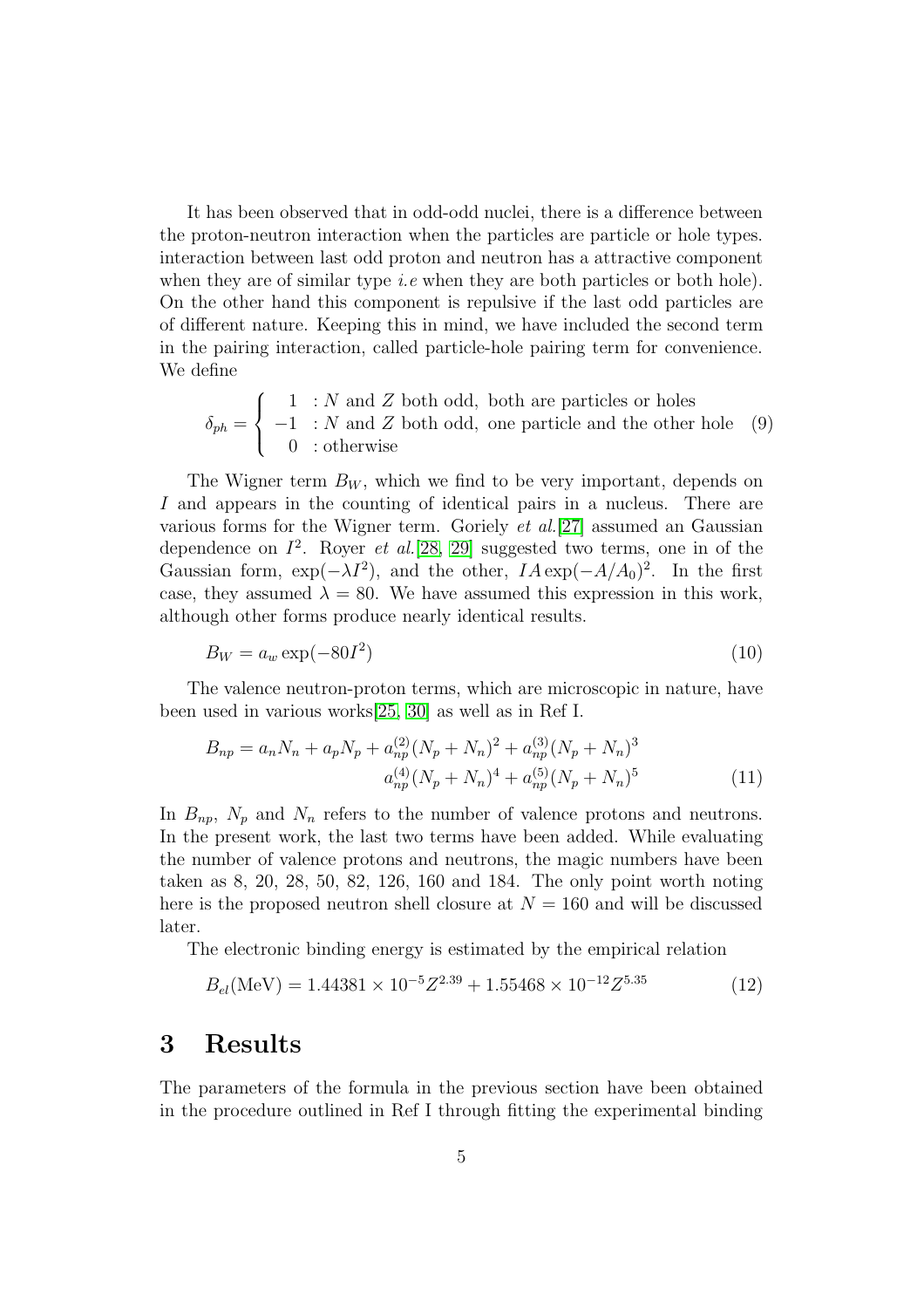energy data[\[23,](#page-10-18) [24\]](#page-11-0). A least square fit of experimental binding energies for 2353 nuclei with  $N \geq 8$  and  $Z \geq 8$  yielded the parameters in Table [1.](#page-5-0) There is one exception which has been discussed later.

Table 1: Values of various parameters for the binding energy formula obtained in the present calculation. The parameters  $k_v$  is dimensionless while  $r_0$  is given in  $fm$ . The rest of the parameters are in MeV.

<span id="page-5-0"></span>

|                                  |                         | $\alpha$       | $\mathcal{N}^1$<br>$\alpha$ | $\epsilon_{\alpha}^1$ | $\mathcal{N}^2_\alpha$ | $\epsilon_\alpha^2$ |
|----------------------------------|-------------------------|----------------|-----------------------------|-----------------------|------------------------|---------------------|
| $a_v$                            | 12.381                  | 1              | 8                           | 0.1414                | 8                      | 0.1832              |
| $a_{surf}$                       | 9.684                   | $\overline{2}$ | 14                          | $-0.0229$             | 14                     | 0.0249              |
| $k_v$                            | 1.839                   | 3              | 20                          | 0.0641                | 20                     | 0.0959              |
| W                                | $-226.07$               | 4              | 24                          | 0.0273                | 24                     | 0.0496              |
| $a_s$                            | $3.037\times10^{-8}$    | $\overline{5}$ | 28                          | 0.0386                | 28                     | 0.0405              |
| $r_0$                            | 0.815                   | 6              | 32                          | 0.0212                | 40                     | 0.0289              |
| $a'_c$                           | $-9.022 \times 10^{-3}$ | 7              | 40                          | 0.0086                | 44                     | 0.0344              |
| $a_{pair}$                       | 6.252                   | 8              | 44                          | 0.0227                | 50                     | 0.0223              |
| $a_{ph}$                         | 0.3141                  | 9              | 50                          | 0.0092                | 64                     | 0.0199              |
| $a_n$                            | $-1.121$                | 10             | 60                          | 0.0142                | 74                     | 0.0175              |
| $a_p$                            | $-1.017$                | 11             | 64                          | 0.0095                | 80                     | 0.0134              |
| $a_{np}^{(2)}$                   | $4.605 \times 10^{-2}$  | 12             | 76                          | 0.0124                | 82                     | 0.0092              |
| $a_{np}^{(3)}$<br>$a_{np}^{(4)}$ | $-1.654\times10^{-3}$   | 13             | 82                          | 0.0043                | 86                     | 0.0104              |
|                                  | $5.387\times10^{-5}$    | 14             | 88                          | 0.0086                | 96                     | 0.0066              |
| $a_{np}^{(\vec{5})}$             | $-7.137\times10^{-7}$   | 15             | 122                         | 0.0051                |                        |                     |
| $a_w$                            | $-1.441$                | 16             | 126                         | 0.0067                |                        |                     |
|                                  |                         | 17             | 134                         | 0.0096                |                        |                     |
|                                  |                         | 18             | 140                         | 0.0099                |                        |                     |
|                                  |                         | 19             | 160                         | $0.0125^{\dagger}$    |                        |                     |

 $\epsilon_8^1 = 0.0176 \text{ MeV} \text{ for } Z \leq 34; N \geq 45$ 

 $\epsilon_2^2 = 0.0507 \text{ MeV}$  and  $\epsilon_3^2 = 0.0319$  for  $Z \leq 22; N \geq 29$ 

† Calculated fitting alpha-decay energies in heavy nuclei.

As pointed out in Ref I, a large part of the total energy is included in the bunching term. Hence, substantial modifications in the conventional mass formula, and particularly in the values of the standard parameters, are only to be expected. A method was presented in Ref I to find a correspondence of the present formula with the standard LDM. We found that the parameters of a LDM mass formula devised from the present one fall within acceptable ranges. For example, the coefficient of the volume term,  $a_v$  obtained in Ref I was 11.890 MeV, a value much smaller that the standard values. However,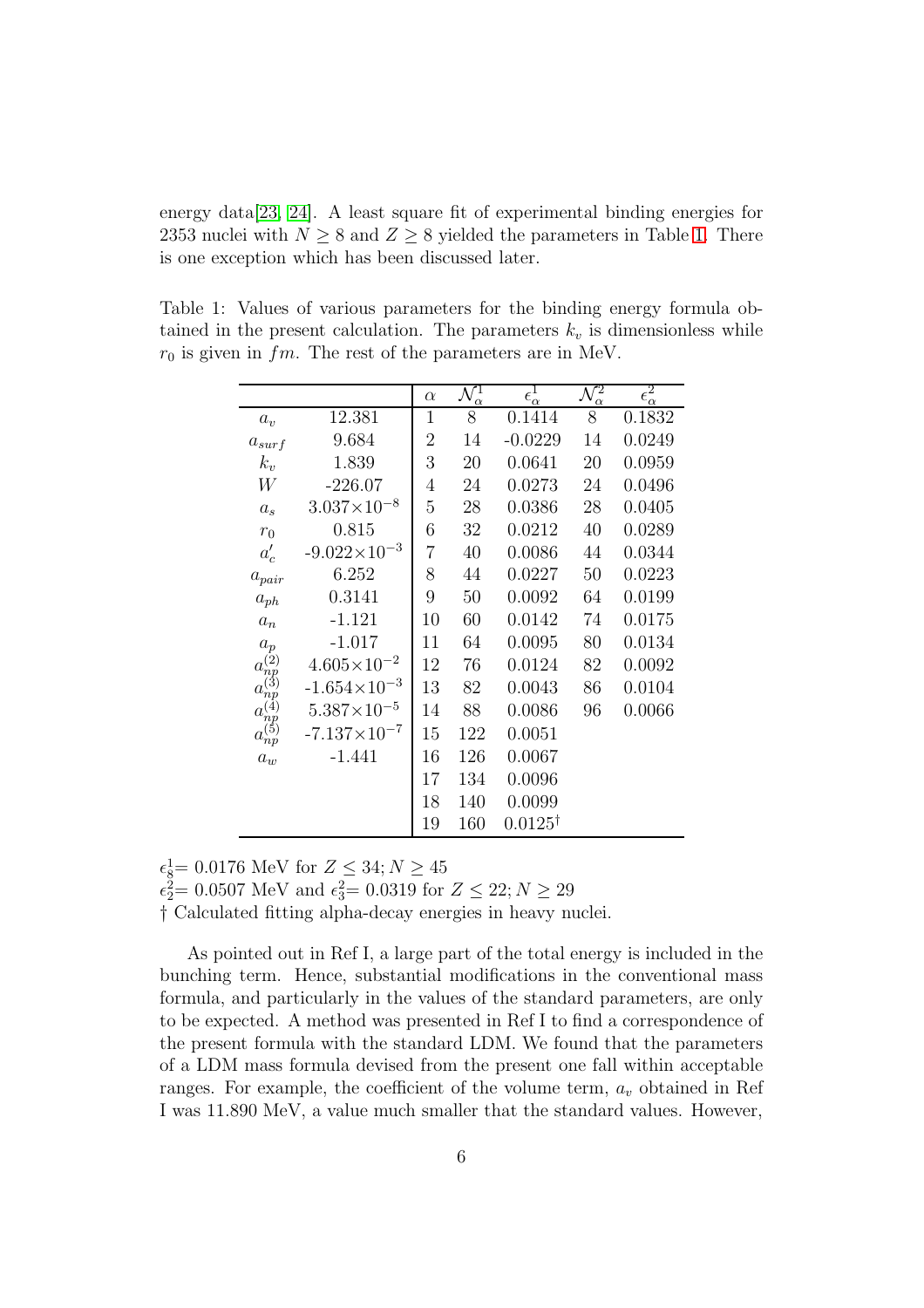the corresponding value in the LDM formula came out as 15.289 MeV, within the accepted range for the parameter. We expect that a the parameters of the LDM mass formula will also have parameters within the expected range for all the parameters.

The significance of the bunching term and the  $\mathcal{N}^i_\alpha$  values have been discussed in detail in Ref I. It should be noted that there are a few differences in the  $N$  values for protons and neutrons from Ref I in very heavy mass region. This is a consequence of the fact that most of the newly available mass values are for very heavy nuclei. Thus, for protons,  $\mathcal{N} = 88$  has been replaced by 86. For neutrons,  $\mathcal{N} = 96$  has been dropped while  $\mathcal{N} = 132$ has been replaced by 134. Two new numbers  $\mathcal{N} = 140$  and 160 has been introduced. The parameter  $\epsilon$  in eqn. (2), corresponding to  $\mathcal{N} = 160$ , cannot be calculated from the available binding energy systematics and has been obtained from alpha decay energies as will be discussed later.



Figure 1: Deviations of binding energy for 2353 nuclei with  $N, Z \geq 8$  from the predictions of the present formula.

The rms error in binding energies is 363 keV for 2353 nuclei. This is a significant improvement over the previous result of 376 keV for 2140 nuclei in Ref I. The total number of parameters, used to predict the binding energies of 2353 nuclei, is fifty one, one more than the previous version of the formula. There are 36 nuclei where error is 1 MeV. Only four of them lies in the region  $A > 100$ . Only in one nucleus the error is more than 1.5 MeV. In contrast, the results of the formula in Ref I had 39 nuclei with more than 1 MeV error in binding energy and 7 nuclei where the corresponding error was more than 1.5 MeV. The errors in binding energy for the present calculation are shown in Fig. 1 as a function of mass number.

To demonstrate the quality of fit, we have plotted our results for a number of elements ranging from very light to heavy, *viz.* O, F, Ca, Ni, Sn and Pb.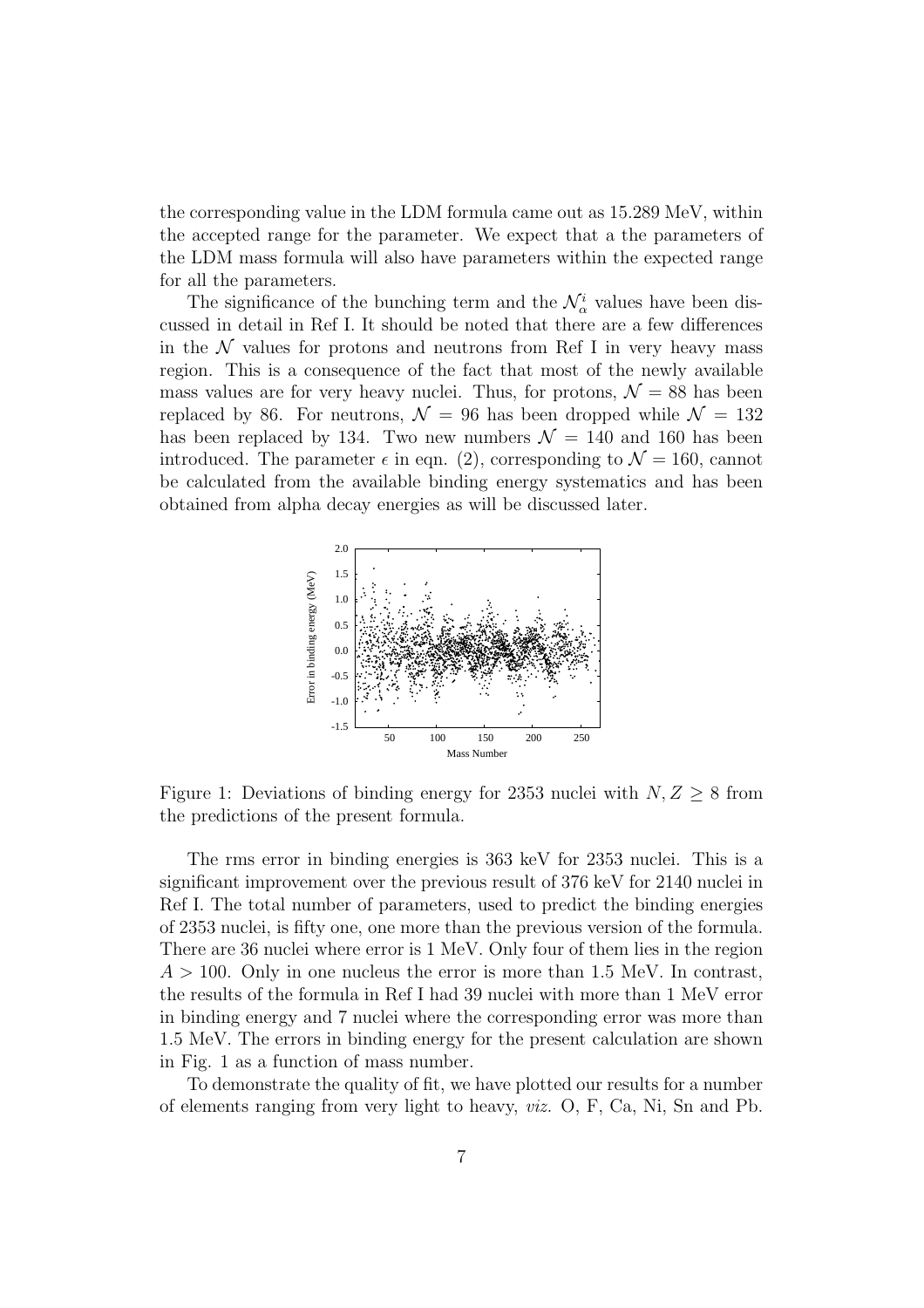

<span id="page-7-0"></span>Figure 2: Deviations of binding energy for different isotopes of O, F, Ca, Ni, Sn and Pb.

The differences between the experimental measurements and prediction of the formula are plotted the errors as a function of  $(N - Z)/A$  in Fig. [2.](#page-7-0) As we have already pointed out, the present formula provides a very good description, particularly beyond mass 100.

A major part of the improvement, particularly corresponding to the experimental data from AME2003[\[22\]](#page-10-13) which were considered in Ref I, is due to the modification of the pairing term. We also note that the introduction of the new neutron magic number at  $N = 160$  also plays an important role, obviously in very heavy nuclei. In Ref I, we found no evidence of any magic number beyond  $N = 126$  except  $N = 184$ . However, in view of the new binding energy data in very heavy nuclei, the introduction of the new magic number at  $N = 160$  improves the fit considerably decreasing the rms devi-ation from 369 keV to 363 keV for AME2012 data [\[23,](#page-10-18) [24\]](#page-11-0). The fact that  $N = 160$  may be a new magic number is also supported by the alpha decay energy values predicted by this formula as discussed below.

All the magic numbers are of course expected to occur in the set of  $\mathcal{N}$ , as it represents shell effects. In view of this, we introduce an  $\epsilon$  value corresponding to the neutron number 160 in eqn. (2). As the AME2012 data do not include any nuclei with  $N > 160$ , this value cannot be determined form the binding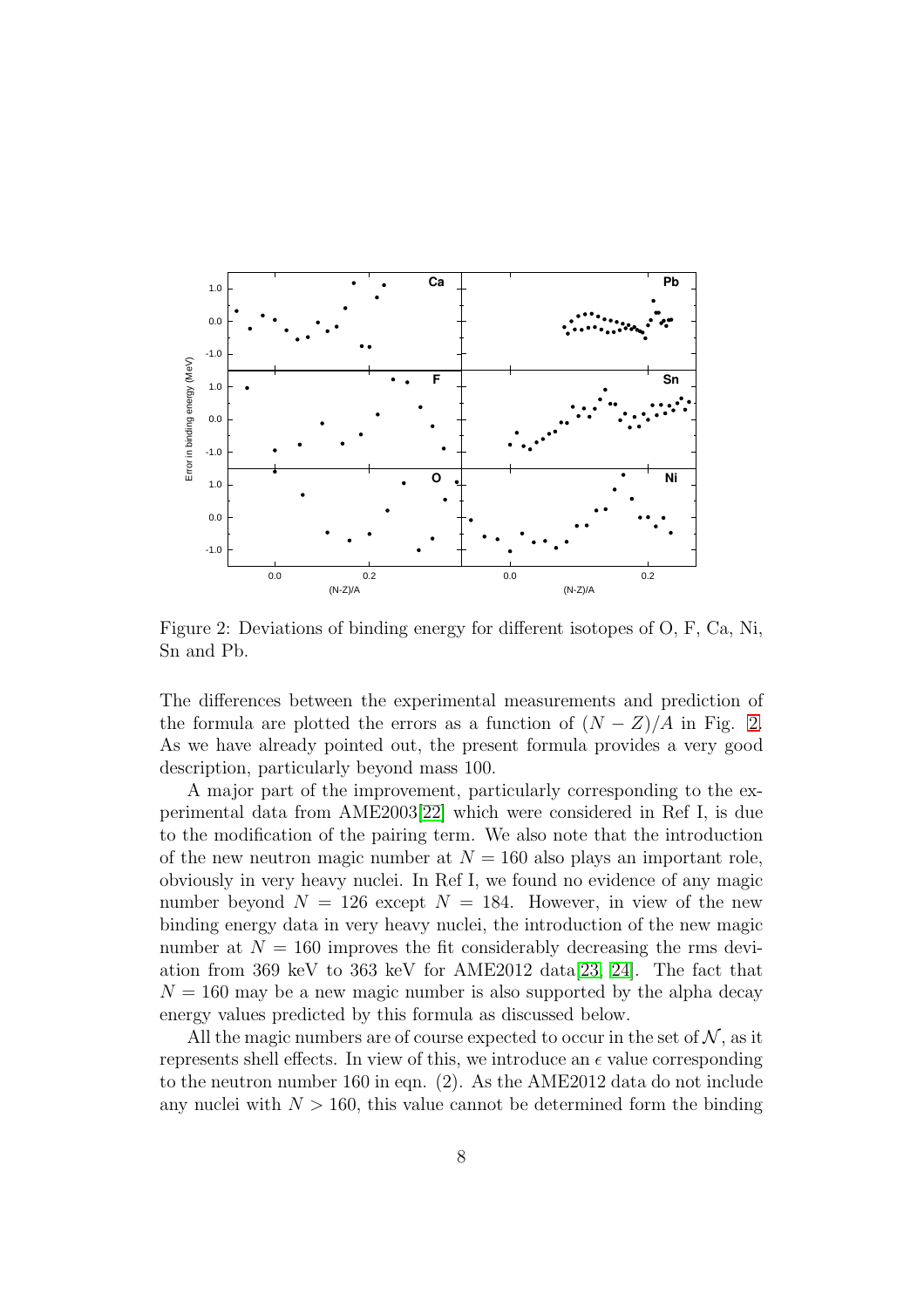energy data. However, alpha decay energies of superheavy nuclei above  $N =$ 160 are available and can be used to estimate the  $\epsilon$  value corresponding to  $N = 160$ . The introduction of a new  $\mathcal N$  at 160 improves the alpha decay above mass 270 to a remarkable extent as indicated in Fig. [3.](#page-8-0)



<span id="page-8-0"></span>Figure 3: The effect of introducing a magic number at  $\mathcal{N} = 160$  in errors in energy for alpha decays. Empty and filled circles indicate the errors in prediction of decay energy in presence and absence of the new magic number, respectively, in the formula. See text for details.

The introduction of the parameter discussed above takes the number of free parameters in the formula to 52. Though this appears to be quite large, one needs to consider that the number of data points that are being fitted is much larger. The justification for this purely phenomenological formula lies in the fact that, apart from the nucleon numbers, it requires no other input such as deformation, shell correction as used in most other works.

After the introduction of the fitted  $\epsilon$  value corresponding to  $N = 160$ , the rms error in the predicted decay energies for 1175 alpha decay energies was found to be 299 keV. The differences between the experimental and calculated decay energies are shown in Fig. [4.](#page-9-4)

The effects of some of the new terms in the binding energy formula have also been studied and we present the salient points briefly. For this purpose, we modify only the relevant term, keeping others unchanged. As we have already stated, adding a new magic number at  $N = 160$  decreases the rms deviation from 369 keV to 363 keV. Neglecting the last two terms in eqn. (11) increases the rms deviation to 368 keV and only the last term, to 365 keV. The particle-hole pairing term in eqn. (7) decreases the rms deviation by 2 keV. The effect of introducing the charge radius, rather than the radius, through the factor  $(1 - I^2/4)$  in eqn. (5) is of the same magnitude.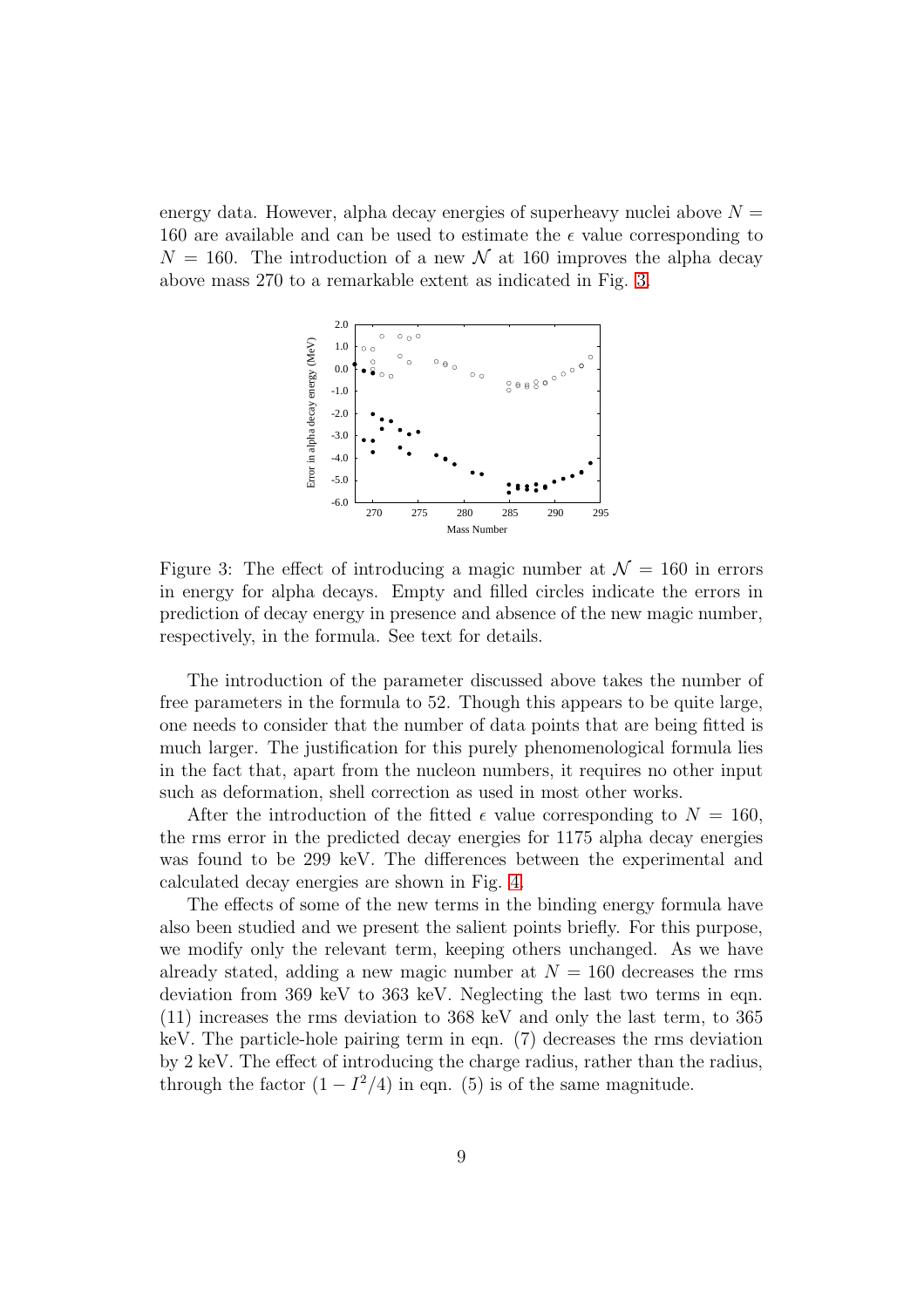

<span id="page-9-4"></span>Figure 4: Errors in energy for 1175 alpha decays from the present formula.

# 4 Summary

The purely phenomenological formula of Ref I has been modified and the set of 52 parameters has been obtained by fitting the AME2012 values[\[23,](#page-10-18) [24\]](#page-11-0). Among the major modifications, the pairing prescription of Mendoza-Temis *et al.*[\[10\]](#page-10-6) has been incorporated along with a term corresponding to pairing in odd-odd nuclei. A new magic number  $N = 160$  has been introduced. The rms deviation for 2353 nuclei with  $N, Z \geq 8$  is 363 keV.

# Acknowledgments

This work is carried out with financial assistance of the UGC sponsored DRS Programme of the Department of Physics of the University of Calcutta. A part of the work was carried out in the Abdus Salam International Centre for Theoretical Physics, Trieste. Discussions with Abhijit Bhattacharyya and Saumi Dutta are gratefully acknowledged.

# <span id="page-9-0"></span>References

- <span id="page-9-1"></span>[1] C.F. von Weizsäcker, *Z. Phys.* **96** (1935) 431.
- [2] See P. Möller, J.R. Nix, W.D. Myers and W.J. Swiatecki, At. Data. Nucl. *Data. Tables* 59 (1995) 185.
- <span id="page-9-3"></span><span id="page-9-2"></span>[3] J. Duflo and A.P. Zuker, *Phys. Rev. C* 52 (1995) R23.
- [4] J. Duflo and A.P. Zuker, *Phys. Rev. C* 59 (1999) R2347.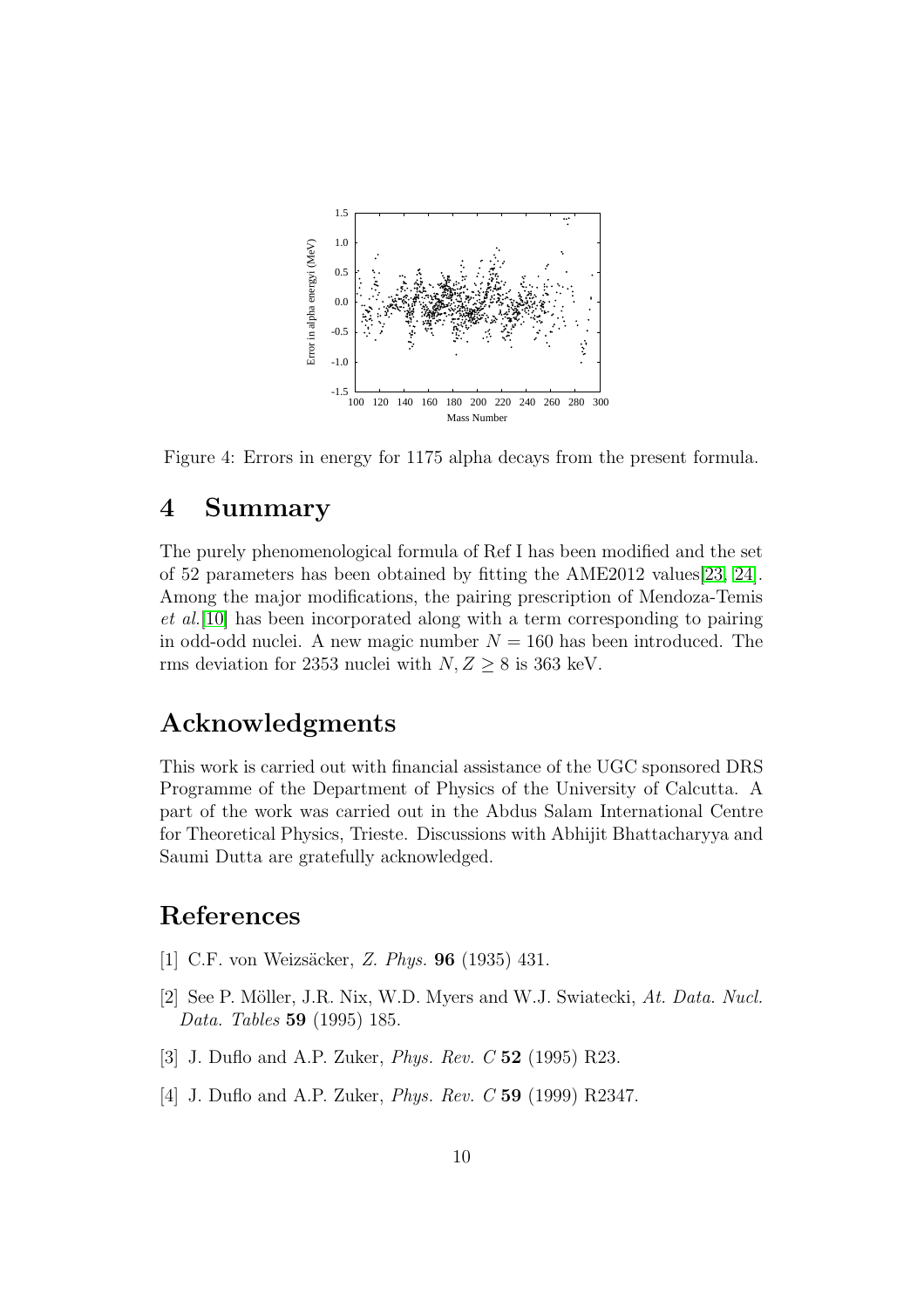- <span id="page-10-1"></span><span id="page-10-0"></span>[5] C. Qi, *J. Phys. G: Nucl. Part. Phys.* 42 (2015) 045104.
- <span id="page-10-2"></span>[6] S. Goriely, N. Chamel and J.M. Pearson, *Phys. Rev. C* 82 (2010) 035804.
- <span id="page-10-3"></span>[7] N. Wang, M. Liu and X. Wu, *Phys. Rev. C* 81 (2010) 044322.
- <span id="page-10-4"></span>[8] N. Wang, Z. Liang, M. Liu and X. Wu, *Phys. Rev. C* 82 (2010) 044304.
- <span id="page-10-6"></span>[9] N. Wang and M. Liu, J. Phys : Conf. Ser. 420 (2013) 012057.
- [10] J. Mendoza-Temis, J.G. Hirsch and A.P. Zuker, *Nucl. Phys. A* 843 (2010) 14.
- <span id="page-10-7"></span>[11] H. Zhang, J. Dong, N. Ma, G. Royer, J. Li and H. Zhang, *Nucl. Phys. A* 929 (2014) 38.
- <span id="page-10-9"></span><span id="page-10-8"></span>[12] A. Bhagwat, *Phys. Rev. C* 90 (2014) 064306.
- <span id="page-10-5"></span>[13] T. Garvey and I. Kelson, *Phys. Rev. Lett.* 16 (1966) 197.
- [14] M. Bao, Z. He, Y. Lu, Y. M. Zhao and A. Arima, *Phys. Rev. C* 88 (2013) 064325.
- <span id="page-10-11"></span><span id="page-10-10"></span>[15] Y. Y. Cheng, Y. M. Zhao and A. Arima, *Phys. Rev. C* 90 (2014) 064304.
- [16] See D. Lunney, J.M. Pearson and C. Thibault, *Rev. Mod. Phys.* 75 (2003) 1021 for a comprehensive review of the various theoretical approaches.
- <span id="page-10-14"></span><span id="page-10-12"></span>[17] G. Gangopadhyay, *Int. J. Mod. Phys. E* 20 (2011) 179.
- <span id="page-10-15"></span>[18] C. Lahiri and G. Gangopadhyay, *Int. J. Mod. Phys. E* 20 (2011) 2417.
- <span id="page-10-16"></span>[19] C. Lahiri and G. Gangopadhyay, *Int. J. Mod. Phys. E* 21 (2012) 1250042.
- <span id="page-10-17"></span>[20] C. Lahiri and G. Gangopadhyay, *Int. J. Mod. Phys. E* 21 (2012) 1250074.
- <span id="page-10-13"></span>[21] C. Lahiri and G. Gangopadhyay, *Mod. Phys. Lett. A* 28 (2013) 1350076.
- <span id="page-10-18"></span>[22] G. Audi, A.H. Wapstra, and C. Thibault, *Nucl. Phys. A* 729 (2003) 337.
- [23] G. Audi, M. Wang, A.H. Wapstra, F.G. Kondev, M. MacCormick, X. Xu and B. Pfeiffer, *Chinese Physics C* 36 (2012) 1287.